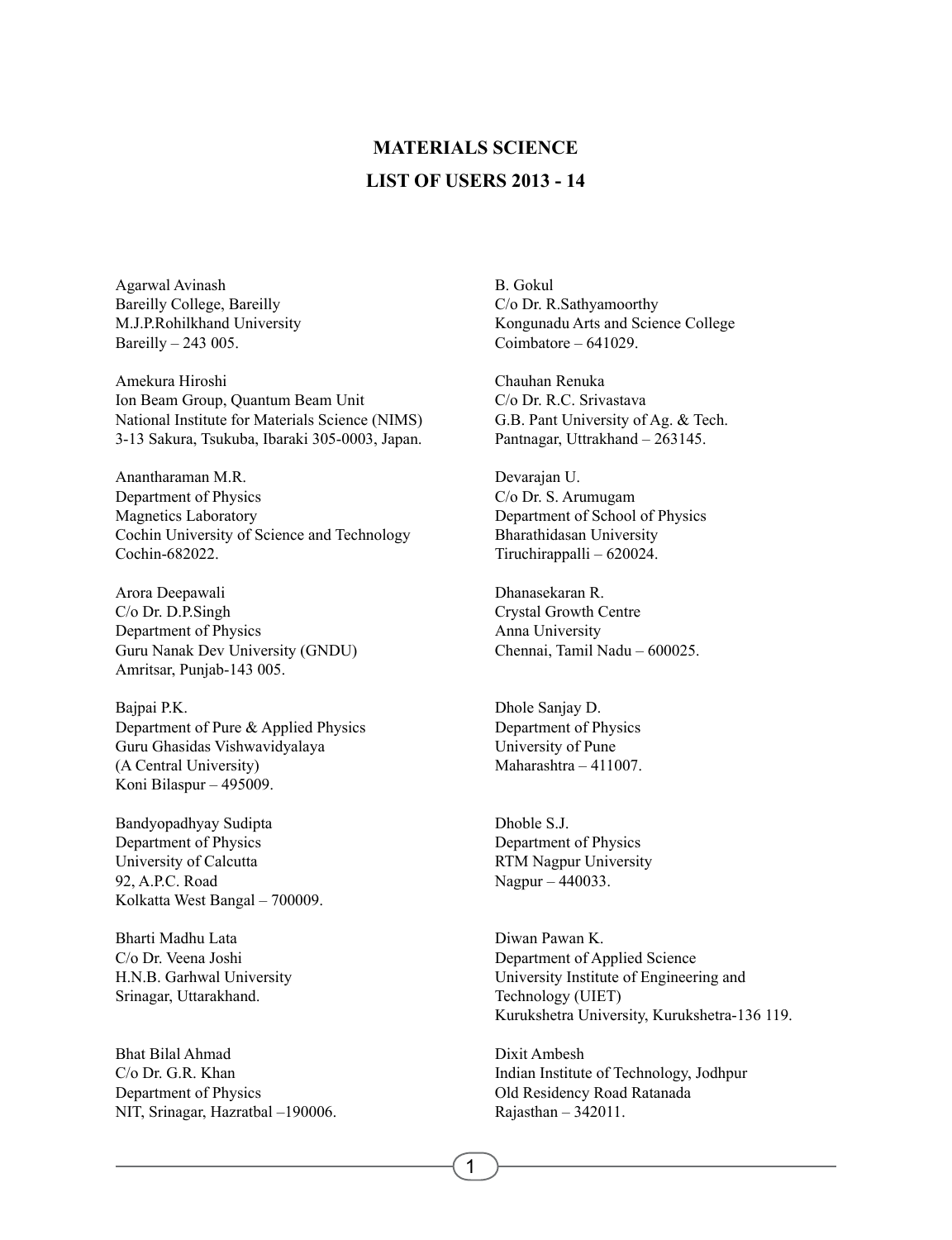Bhatnagar Divyanshu C/o Prof. Ratnamala Chatterjee MS-551, Department of Physics Indian Institute of Technology Delhi Hauz Khas, New Delhi – 110016.

Dwivedi Rakesh Kumar Jaypee Institute of Information Technology A-10, Sector-62, Noida-201307.

D. Praveen Amrita School of Engineering Amirta Vishwa Vidyapeetham Kasavanahalli, Carmelram Post Bangalore – 560035.

Faiyaz Mohd. C/o Dr. Faiyazur Rahman Aligarh Muslim University Aligarh – 202002.

Gadkari D.B. Mithibai Collage, Mumbai University Vile Parle (W), Mumbai – 400056.

Gautam Naina C/o Prof. Avinashi Kapoor Department of Electronic Science University of Delhi South Campus, New Delhi – 110021.

Ghule Anil Vithal Department of Nanotechnology Dr. Babasaheb Ambedkar Marathwada University Aurangabad – 431004.

Gupta Ajay Centre for Spintronics Amity University Sector – 125, Noida- 201301.

Gupta Arti Department of Physics Room No. 183, Multistoryed Building University of Delhi, Delhi – 110007.

Dube Charu Lata Room No. FF 15 Institute for Plasma Research Bhat, Gandhinagar -382 428.

Jain Parul C/o Prof. Ratnamala Chatterjee MS-551, Department of Physics Indian Institute of Technology Delhi Hauz Khas, New Delhi – 110016.

Jotania Rajshree B. Department of Physics School of Science Gujarat University – 380009.

Kaith Balbir Singh Department of Chemistry Dr. B.R. Ambedkar National Inst. of Tech. Jalandhar – 144011.

Kane Shashank N. School of Physics D.A. University, Khandwa Road Indore – 452001.

Kannappan P. Crystal Growth Centre Anna University Chennai, Tamil Nadu – 600025.

Krishna Richa Amity Institute of Naotechnology J2 Third Floor, Amity University Sector 125 Noida – 201313.

Kumar Amit School Materials Science and Technology Indian Institutes of Technology (BHU) Varanasi – 221005.

Kumar Anand C/o Dr Manish Kumar Department of Physics Kurukshetra University Kurukshetra-136 119.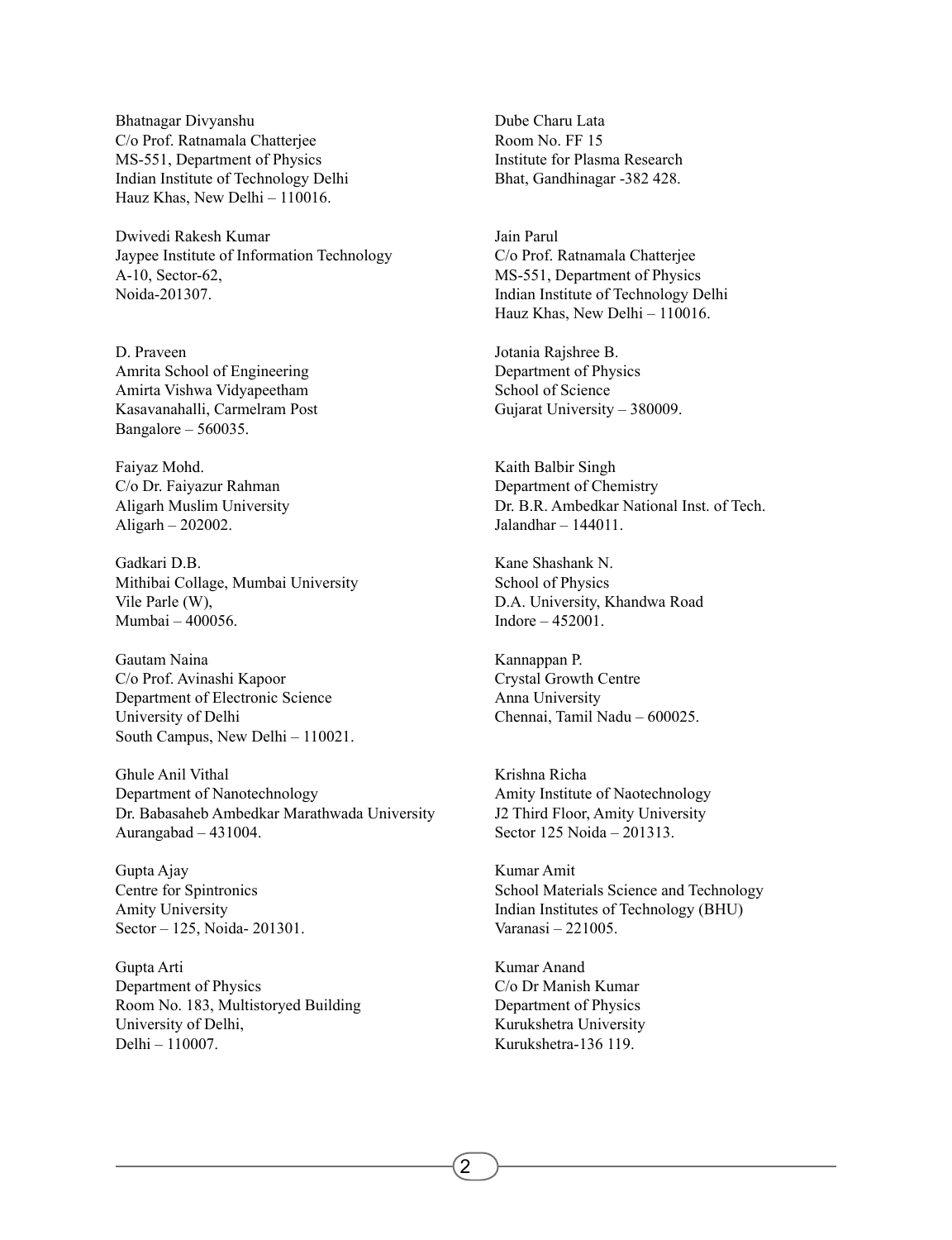Hansdah Jasabanta Sekhar C/o Dr. P.M. Sarun Department of Applied Physics Indian School of Mines Dhanbad, Jharkhand – 826004.

Kumar J. Crystal Growth Centre Anna University, Chennai – 600 025.

Kumar Mahesh Indian Institute of Technology Room No. 3103 Admin Block Old Residency Road, Ratanada Jodhpur-342011.

Kumar Nazir Ahmad C/o M.M.Ahmad Department of Physics National Institute of Technology Hazratbal Srinagar, J&K-190006.

Kumar Sabhir Ahmad C/o Prof. Mohd. Zulfequar Department of Physics Jamia Millia Islamia (A Central University) New Delhi – 110025.

Kumar Tyagi Pawan Department of Physics Delhi Technological University Shahabad, Daulatpur Bawana Road, Delhi – 110046.

K. Kanchan Dinesh The M.S. University of Baroda Vadodara,(Guj) – 390002.

Maiti Pralay School of Materials Science and Technology Indian Institute of Technology (BHU) Varanasi– 221 005.

Mishra Aseem International Centre for Genetic Engineering and Biotechnology Aruna Asaf Ali Marg, New Delhi – 110067.

Kumar Arvind C/o Dr. Kuldeep Kumar Sharma Department of Physics NIT Hamirpur – 177001.

Nath Anup Kumar C/o Prof. Ashok Kumar Department of Physics Tezpur University Napaam, Tezpur – 784028 Assam.

Nethala Manikanthabau C/o Dr. S.V.S. Nageswara Rao School of Physics University of Hyderabad Hyderabad – 500046.

N.J. Shivaramu C/o Dr. B.N.Lakshminarasappa Department of Physics Bangalore University Bangalore – 560056, Karnataka.

Pradhan Dillip K. Department of Physics National Institute of Technology Rourkela, Odisha – 769008.

Rao T. Subba Department of Physics Sri Krishnadevaraya University Anantapur – 515003.

Raole Prakash Manohar Institute for Plasma Research Gandhinagar – 382044.

Rawat Mukesh C/o Prof. R.C.Ramola Department of Physics H.N.B. Garhwal University Badshahi Thaul Campus Tehri Garhwal-249 199.

Sahare P.D. Department of Physics & Astrophysics University of Delhi Delhi – 110007.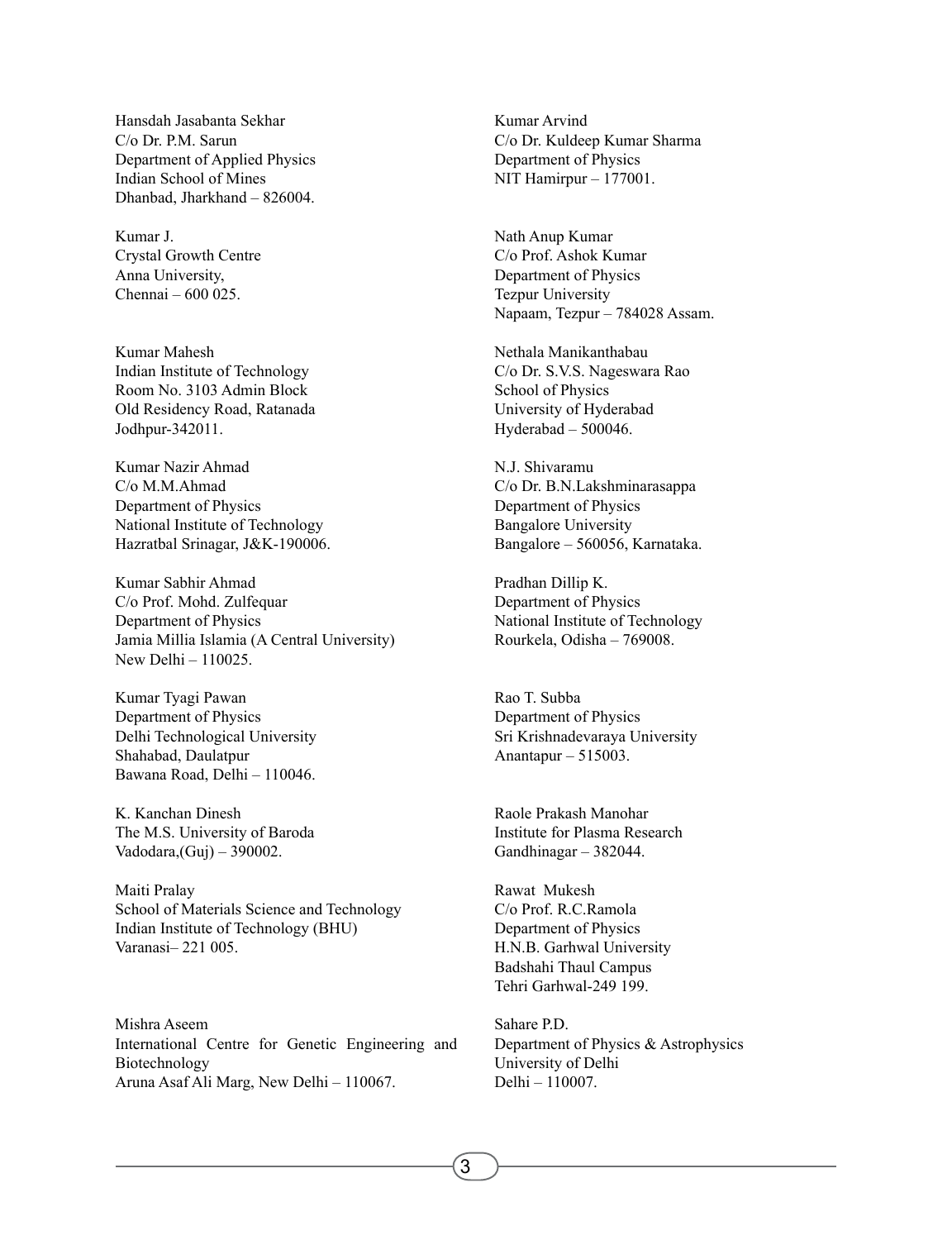Mohapatra Satyabrata Guru Gobind Singh Indraprastha University School of Basic and Applied Science Sec-16C, Dwarka, New Delhi – 110078.

Sana Prabha Department of Physics Maulana Azad National Institute of Technology Near Mata Mandir, Bhopal (M.P.) - 462051.

Sarkar Anindya Bangabasi Morning College (Under University of Calcutta) 19, Rajkumar Chakraborty Sarani Kolkatta – 700009.

Sharma Manju C/o Dr. Subhash.C.Kashyap Department of Physics Indian Institute of Technology Delhi Hauz Khas, New Delhi – 110016.

Sharma Ramphal Dr. Babasaheb Ambedkar Marathwada University Aurangabad – 431004.

Shirsat Mahendra D. Department of Physics Dr. Babasaheb Ambedkar Marathwada University Aurangabad – 431001.

Shiwakoti Nagendra C/o Dr. Bobby K Antony Indian School of Mines Dhanbad Jharkhand – 826004.

Singh Kanwarjit Department of Physics Guru Nanak Dev University Amritsar Punjab – 143005.

Singh Shushant Kumar C/o Dr. Rahul Singhal Department of Physics Malaviya National Institute of Technology Jaipur JLN Marg, Malviya Nagar Jaipur–302 017 (Rajasthan).

Sahay P.P. Department of Physics Motilal Nehru National Institute of Technology Allahabad – 211004.

Singhal Rahul Department of Physics MNIT Jaipur JLN Marg Malviya Nagar, Jaipur – 302017 (Raj).

Siva Vantari C/o Dr. Pratap Kumar Sahoo School of Physical Sciences National Inst. of Science Education and Research Bhubnaeswar – 751005.

Survase Smita Laxman C/o Dr. Madhavi Anant Thakurdesai Department of Physics Birla College of Arts Science and Commerce, Kalyan University of Mumbai – 400077.

Thangavel R. Department of Applied Physics India School of Mines Dhanbad – 826004.

Tripathy S.P. Bhabha Atomic Research Centre Health Physics Division Modlab-I-236H, Trombay Mumbai – 400085.

Tyagi A.K. Chemistry Division Bhabha Atomic Research Centre Mumbai – 400085.

Upadhyay Jnanendra C/o Prof. Ashok Kumar Tezpur University Assam – 784028.

Verma Anuradha C/o Dr. Sahab Dass Department of Chemistry Dayalbagh Educational Institutes Dayalbagh, Agra – 282005.